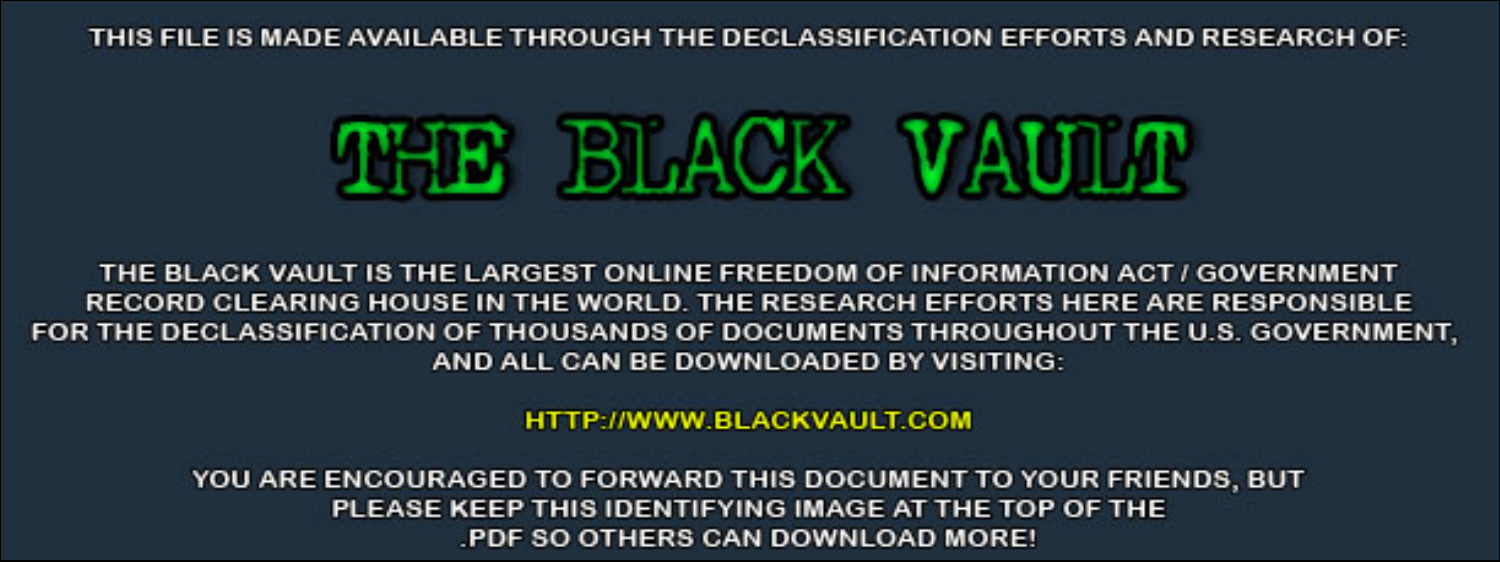# **(U) Cryptologic Almanac 50th Anniversary Series**

## **(U) Lambros D. Callimahos, Part 2**

### **(U) The Guru, CA-400, and the Dundee Society**

#### **1. "What is the plural of Sphinx?"**

(U) When I entered L. D. Callimahos' office in January 1970 to be interviewed for acceptance into CA-400, I was, to put it mildly, nervous. CA-400, The Intensive Study Program in General Cryptanalysis, was the most prestigious CA course in NSA. Just being accepted to take the course demonstrated you had arrived as a cryptanalyst. I knew little or nothing about Callimahos, but I did know that the course was 8 hours a day, 5 days a week for eighteen weeks. I also knew about eighteen people who had taken it and I knew how good they were at CA.

(U) When I sat down, I noticed a tin of Fribourg & Treyer Irish High Dry Toast snuff on his desk. I had learned to enjoy sniffing snuff when I worked with the British, and Fribourg and Treyer was my preferred brand.

(U) "Excuse me sir, before we start the interview, could you tell me where to get that brand of snuff in this country?"

(U) (He confided to me later that as of that moment, I had been accepted into the course. I was the first prospective student ever interviewed who took snuff before taking CA-400.)

#### **2. "What instrument did Frederic Chopin's father play, and in what business was he that left him stranded in Warsaw?"**

(U) There were twelve students in Class 25, ten men and two women. Callimahos started by informing us that since he occasionally used language not suitable for a lady's ears, he was declaring both women to be honorary men. Lined up neatly on each desk were a ceramic Dundee Marmalade jar containing pencils, a tin of snuff (cheap stuff, not nearly as good as  $F&T$ ), cross-section paper and, as I recall, a list of required and recommended reading.

(U) The class was definitely high pressure; the sort of class where if you dropped your

Approved for Release by NSA on 11-15-2005, FOIA Case # 46197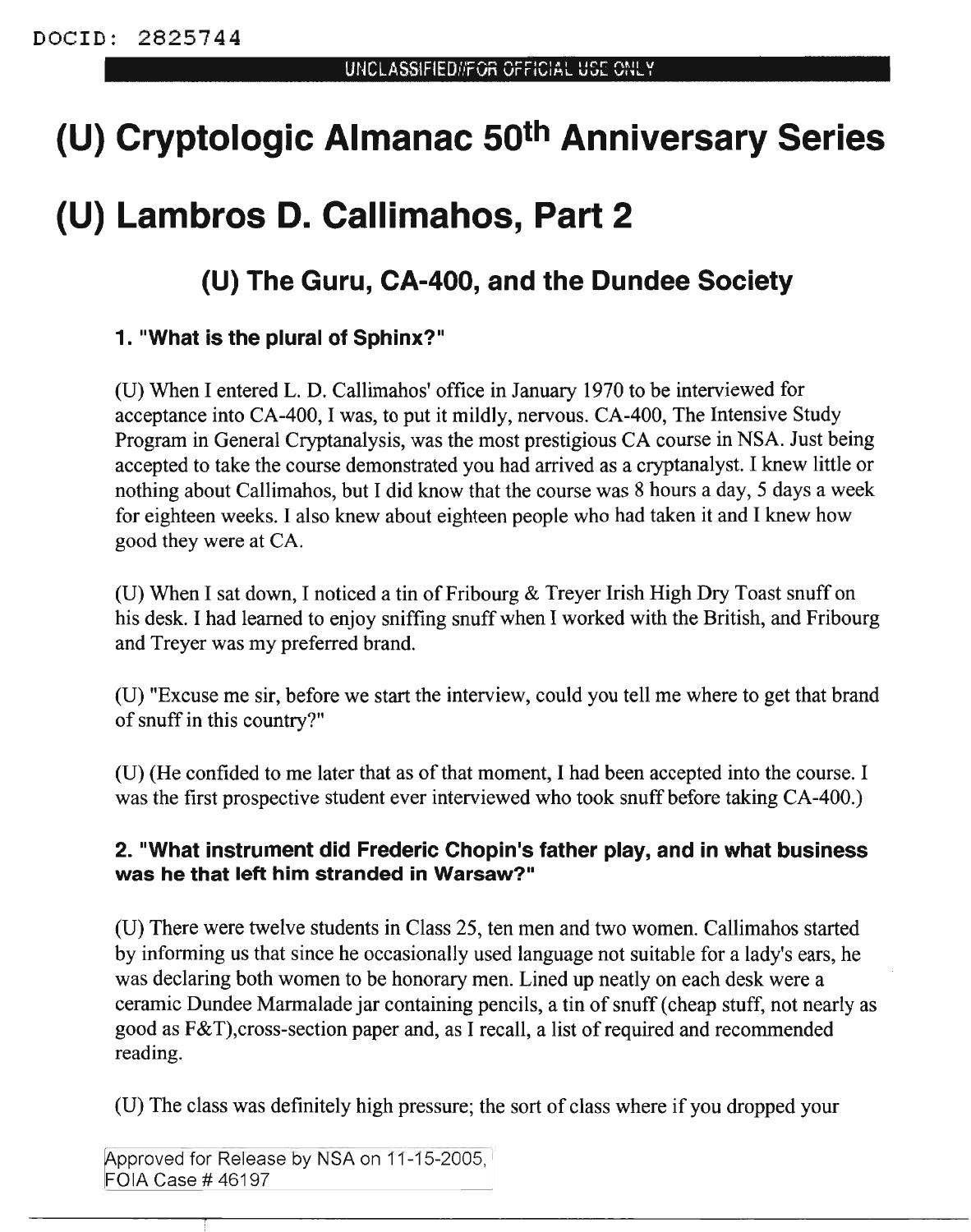#### DOCID: 2825744

pencil and bent over to pick it up, you might miss the methods of solution of two or three different cryptosystems. During the first two weeks, we went through the first two volumes of Military Cryptanalytics. (I think it was two weeks; it might have been only one.) Then we got down to the meat of the course. Working as individuals or as teams of two to twelve,we learned to solve every type of cryptosystem that was workable by hand,from monoalphabetic substitution to wired rotor devices. The only excuse for absence that was accepted was your own death.

(U) Many of the cryptosystems were those used by the government and military forces of Zendia, a fictitious country located in the middle of the Pacific Ocean. Zendia was governed by a dictator, Salvo Salassio, who bore a remarkable physical resemblance to the young Lambros Demetrios Callimahos.

(U) And it was fun! The Guru and Caudillo, Callimahos, who spoke his own version of the English language, was endlessly witty and endlessly knowledgeable about cryptanalysis and a thousand other subjects. Before World War II, he had been renowned as the world's greatest concert flautist; and during the eighteen weeks he gave occasional flute concerts for the class. He was also a gourmet and a connoisseur of tea and nasal snuff. The questions scattered through this article come from the first half of the final examination, and were answered during the eighteen weeks. If we could only remember what it was he said about that! Don't worry, the second half of the final was on cryptanalysis and was far more difficult than the certification test I had already been through. But nobody ever failed. The Guru said that if you lasted out the course, you would learn something; and that was all that counted.

(U) Incidentally, Class 25 was noted for being the first, and probably only, class to get the Guru intoxicated during class time. You see, it was his saint's day. I brought in two Greek bar glasses I had picked up during my travels and another student (No names, no pack drill) brought in a fifth of Metaxas Greek brandy. And, what with one thing and another, Callimahos got not drunk, but distinctly tiddly.

### **3. "For what three events is December 16 famous?"**

(U) Upon graduation, we became members of the Dundee Society. We had to return our Dundee Marmalade jars because the Dundee Marmalade Company had quit using ceramic jars and had shifted to glass. The Guru wanted to preserve the ceramic ones for future classes so we had to find our own jars. My glass one lasted about five years before someone stole it. Callimahos told us that when he was trying to arrange a graduation lunch for one of the first classes, the Officers' Club asked for the name of the organization, the marmalade jar on his desk caught his eye, and the Society was christened.

(U) The only purpose of the society was to have a luncheon after every class to welcome in